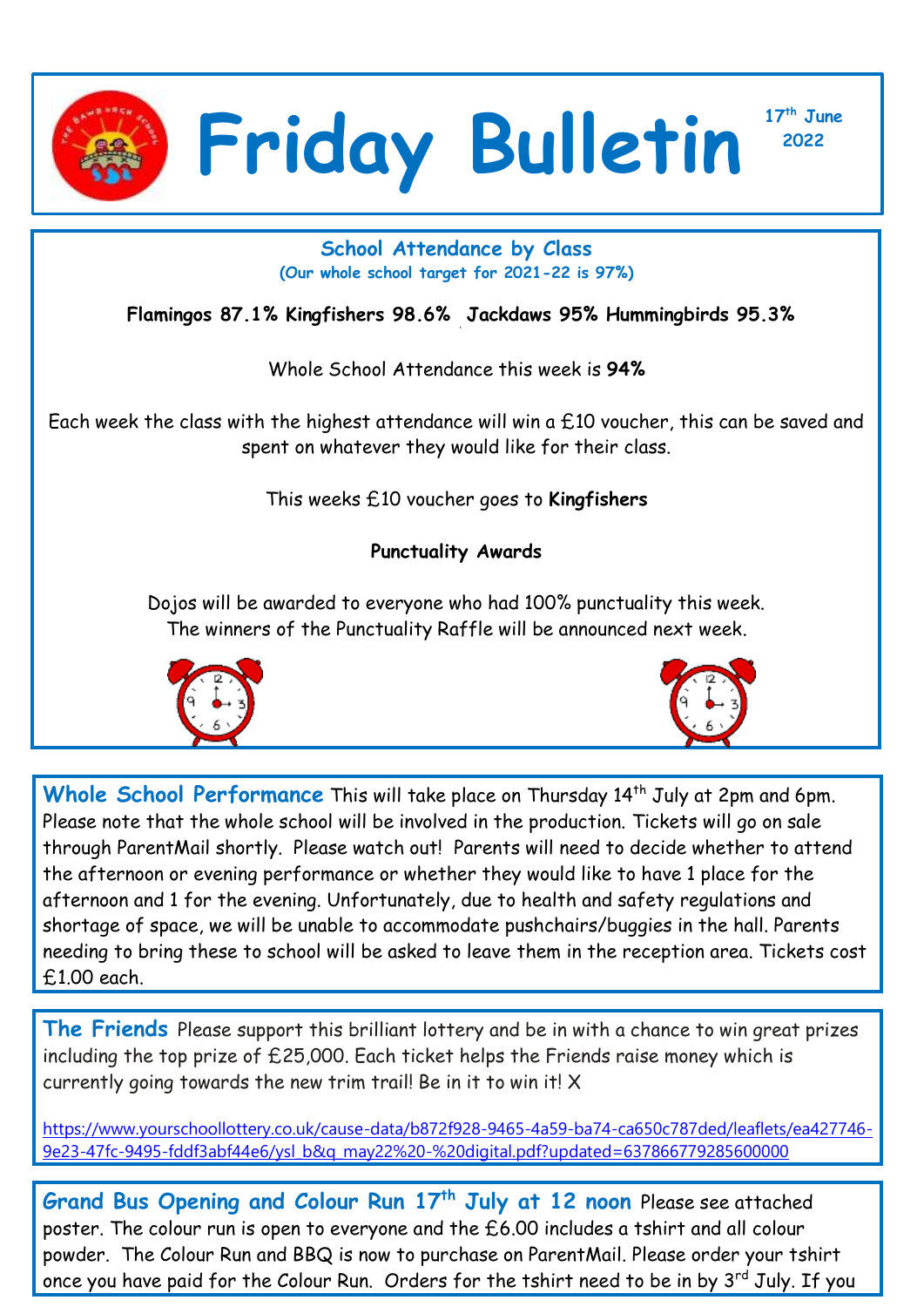want to by colour run tickets after this dates, you will still be able to, but you will need to bring your own tshirt.

**Disco** Thank you to everyone involved in the School Disco. The children had a great time.

**Universal Free School Meals Advance Notice** Pupils moving into Year 3 in September will no longer be eligible for the Universal School Meal Programme (UFSM). Under the current government scheme, these are only available to Reception and Years 1 and 2.

If you are a parent of a Year 3, 4, 5 or 6 child and are on a low income, you may be entitled to Free School Meals (FSM). I would like to reassure parents that any information regarding FSM is confidential. Please check the attached sheet to see if you are eligible.

For those not eligible for UFSM or FSM, School lunches are available at £2.30 a day. Drinks, at 40p, can be purchased by the children at mealtimes.

## **Diary Dates**

Please note the following dates for parent lunches (please return lunch order forms to the Office) Kingfishers 23rd June 22 Jackdaws 1st July 22 Year  $55^{th}$  July 22

Whole School performance 14<sup>th</sup> July 22 End of Year Celebration Assembly and Year 6 leavers lunch 18<sup>th</sup> July 22 School Photos 22nd June 2022

**Year 6** Can we politely ask that payments are kept up to date on ParentMail. With the end of term approaching, if bills are outstanding, we will not be able to remove you from ParentMail.



## **From The Friends – Upcoming Events**

 Bawburgh Village Duck Race: Saturday 9th July (Friends and school will have stalls there)



Colour run / Bus Opening: Sunday 17th July

On Sunday 17<sup>th</sup> July, The Friends will be having a stall with good quality used school uniform for sale. If you have any items of uniform that you would like to donate, please bring into the Office. Thank you.

**Guitar Lessons** We will be continuing guitar lessons in September. If your child is interested in receiving lessons, please can you let the Office know. There is a charge for the lessons which must be paid a term in advance but instrument hire is free.

**Norfolk Show Wednesday 29th June** Please note that the whole school will be attending the show. We will not be returning to school until 5 p.m. and there will be no